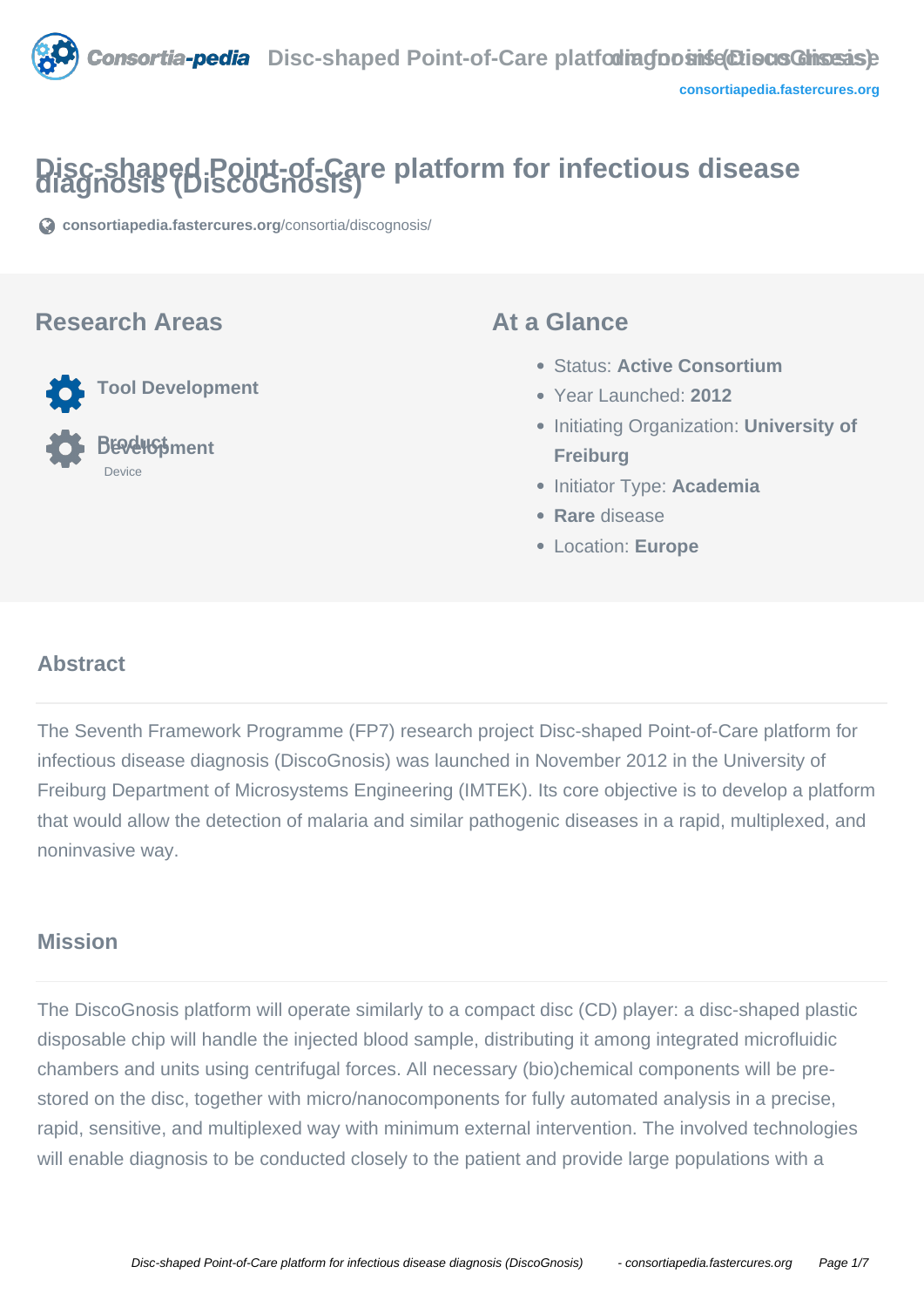

modern diagnostic point-of-care (PoC) tool in regions with low medical infrastructure. The platform will further enhance the "shield" of Europe against potential spread of the examined diseases due to climate change and globalization.

 The three-year DiscoGnosis project received €3 million total funding from the European Commission (EC). It is coordinated by IMTEK in close collaboration with partners Rohrer AG, University Hospital Basel, and European Foundation for Clinical Nanomedicine (CLINAM) from Switzerland; University Medical Center Göttingen from Germany; Magnamedics Diagnostics BV from the Netherlands; and MAST Group Ltd. from the United Kingdom. Multidisciplinary teams of biologists, chemists, engineers, and clinicians will cooperate for the realization of this ambitious project of high socioeconomic impact.

# **Consortium History**

Nov. 1, 2012: Start date Oct. 31, 2015: End date

 Nov. 12-13, 2012: The DiscoGnosis Kick-off Meeting took place in Freiburg, Germany, organized by IMTEK, University of Freiburg. The participating groups presented their expertise as well as their role and contribution to the project. A tour at the IMTEK facilities took place at the end of the meeting.

 April 15-16, 2013: The second DiscoGnosis Project Meeting took place in Göttingen, Germany, organized by the University Medical Center Göttingen. The first project results, emerging challenges, and concepts for development were discussed.

 June 23-26, 2013: CLINAM and the European Technology Platform on Nanomedicine (ETPN) organized the European Summit for Clinical Nanomedicine — an annual gathering on clinical nanomedicine and targeted medicine that has become an international landmark. The 2013 focus topic was: "Nanomedicine and Targeted Medicine — the paradigm of precise, highly effective and safe medicine with subtle influence for the benefit of patients and mankind."

 July 9-12, 2013: The 10th International Conference on Nanosciences and Nanotechnologies is an annual event to explore opportunities in the emerging fields of nanotechnologies and organic electronics, which brings together more than 700 presentations from 53 countries, 40 presented running research and development EC projects, and business-to-business Match-making Meetings.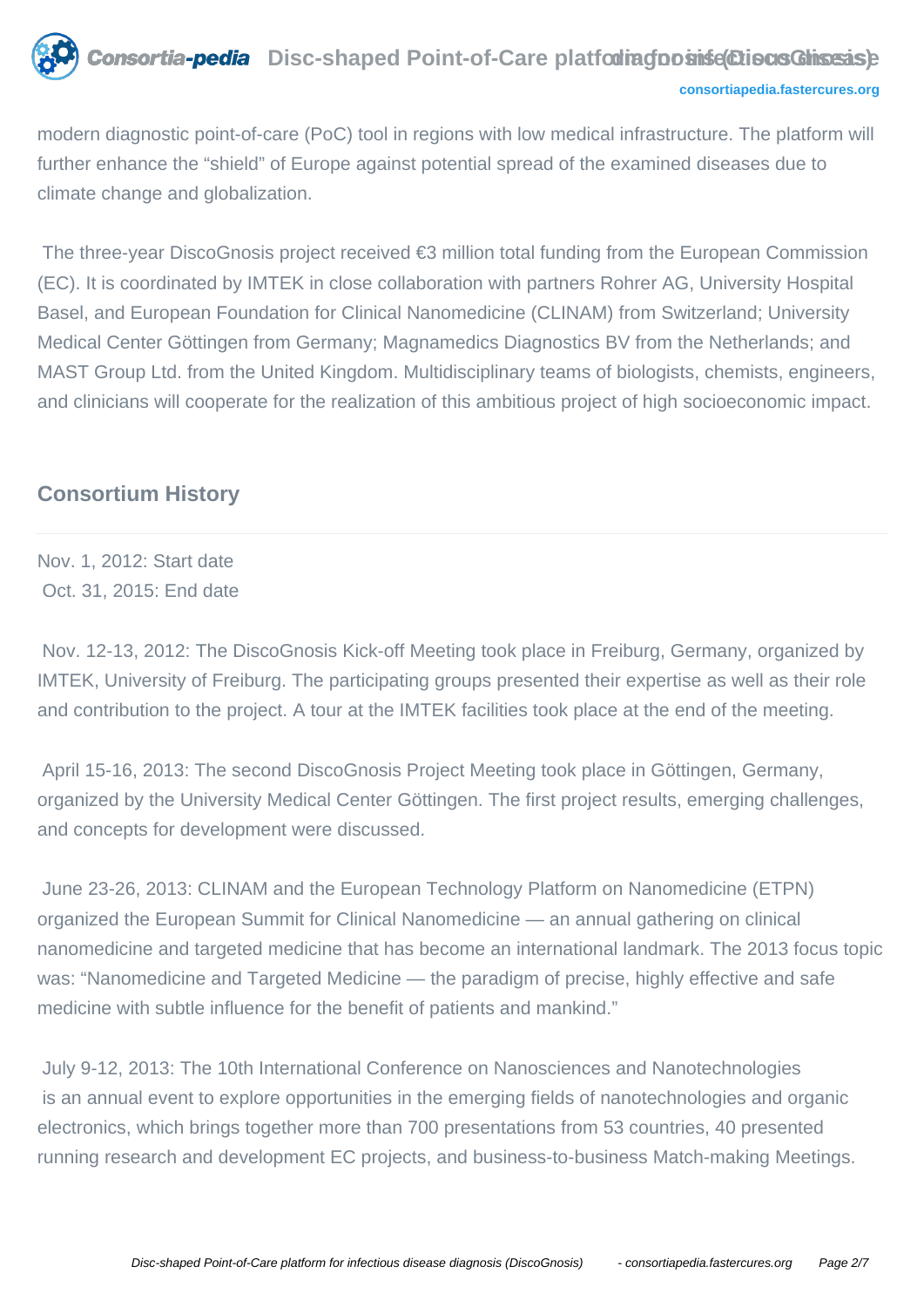

The DiscoGnosis project participated in the conference with an invited oral presentation in a special European Union (EU)-funded projects session. The conference was an excellent opportunity for networking and disseminating the platform to a multidisciplinary audience.

 Sept. 24-26, 2013: The seventh Annual Concertation and Consultation Workshop on Micro-Nano-Bio Convergence Systems was organized by Tyndall National Institute on behalf of the EC. The 2013 focus, apart from the technical presentations of EC-funded projects, was on innovation and technology implementation for improving European competitiveness and citizens' life. Among more than 20 project presentations, DiscoGnosis received the Innovation Award for its Innovation Process and Exploitation Strategies.

 Oct. 27, 2013: DiscoGnosis presented a workshop, organized by IMTEK, University of Freiburg, on "Point-of-Care platforms for clinical diagnostics" to present a number of PoC solutions currently aimed at the development/commercialization level and to familiarize the research community with recent advances in the PoC field from three perspectives: (a) publicly funded projects, (b) industry initiatives, and (c) end-user needs and feedback.

 Oct. 28-31, 2013: The 17th International Conference on Miniaturized Systems for Chemistry and Life Sciences, organized by IMTEK, University of Freiburg, continued a series of conferences that were the premier forum for reporting research results in microfluidics, microfabrication, nanotechnology, integration, materials and surfaces, analysis and synthesis, and detection technologies for life science and chemistry. The conference offered plenary talks as well as contributed oral presentations and posters selected from submitted abstracts.

 Nov. 19-20, 2013: The third DiscoGnosis Project Meeting took place in Basel, Switzerland, organized by the CLINAM. The partners presented on the project's technical progress and prepared for the forthcoming first-year review.

 Nov. 22-24, 2013: The second World Health Organization Global Forum on Medical Devices provided the global public health community with opportunities for information exchange and collaboration to increase access to high-quality, safe, and appropriate priority medical devices. The conference allowed end users and stakeholders from academia, international organizations, industry, and nongovernmental organizations to share their experiences and challenges in providing access to medical devices.

Jan. 20, 2014: The first-year Project Review Meeting took place at the EC in Brussels, where the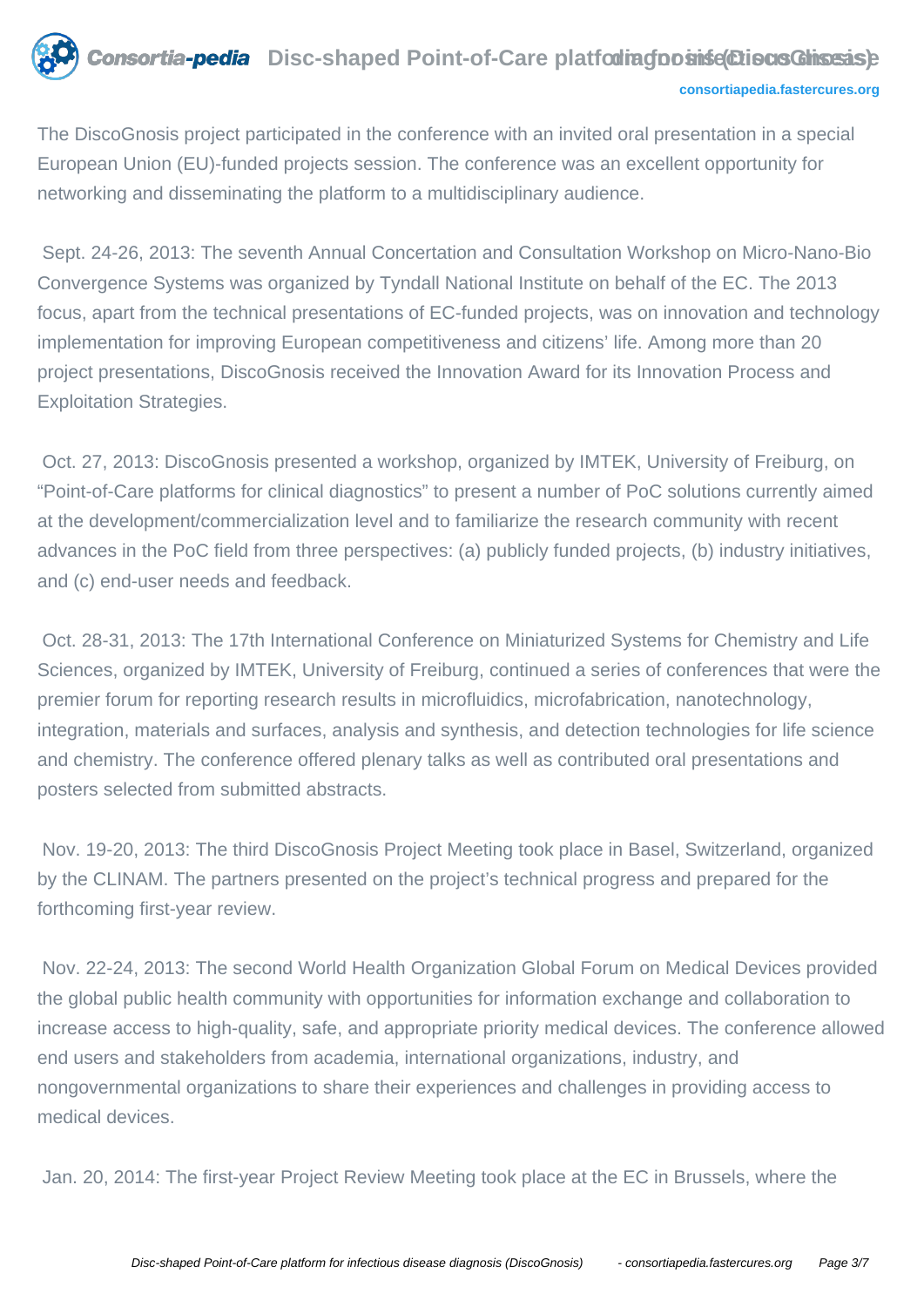

project officer and two external independent reviewers evaluated the progress. The project was advised to develop more detailed and quantitative specifications and to be aware of the risks during the integration procedure.

 April 1-2, 2014: The Fourth DiscoGnosis Project Meeting took place in Liverpool, UK, organized by Mast Group Ltd. During the meeting, the partners presented on the project's technical progress and made strategic decisions on some critical topics.

 June 23-25, 2014: CLINAM and ETPN organized the European Summit for Clinical Nanomedicine—an annual gathering on clinical nanomedicine and targeted medicine that has become an international landmark. The 2014 focus topic was "Paving the Way to Personalized Diagnostics and Therapy." An entire session was organized as a workshop and was dedicated to neglected diseases, a topic very close to DiscoGnosis' area of focus.

 July 9-12, 2014: The DiscoGnosis project participated in the 10th International Conference on Nanosciences and Nanotechnologies with an invited oral presentation in a special EU-funded projects session. The conference, organized on an annual basis, was an excellent opportunity for networking and disseminating the platform to a multidisciplinary audience.

 Sept. 18-19, 2014: The fifth DiscoGnosis Project Meeting took place in Rheinfelden, Switzerland, organized by Rohrer AG. During the meeting, the partners presented on the project's technical progress and prepared for a technical demonstration to the EC.

 Oct. 21-22, 2014: The eighth Annual Concertation and Consultation Workshop on Micro-Nano-Bio Convergence Systems was organized by LAAS-CNRS in Toulouse, France, on behalf of the EC. The focus, apart from the technical presentations of EC-funded projects, was on end users' needs and innovation. The DiscoGnosis presentation was given by Mast Group Ltd.

## **Structure & Governance**

The DiscoGnosis consortium considers the requirements for a PoC diagnostic platform as well as the requirements set by the special, inherent conditions in the areas/countries of need, and has organized the project workload into nine Work Packages (WPs):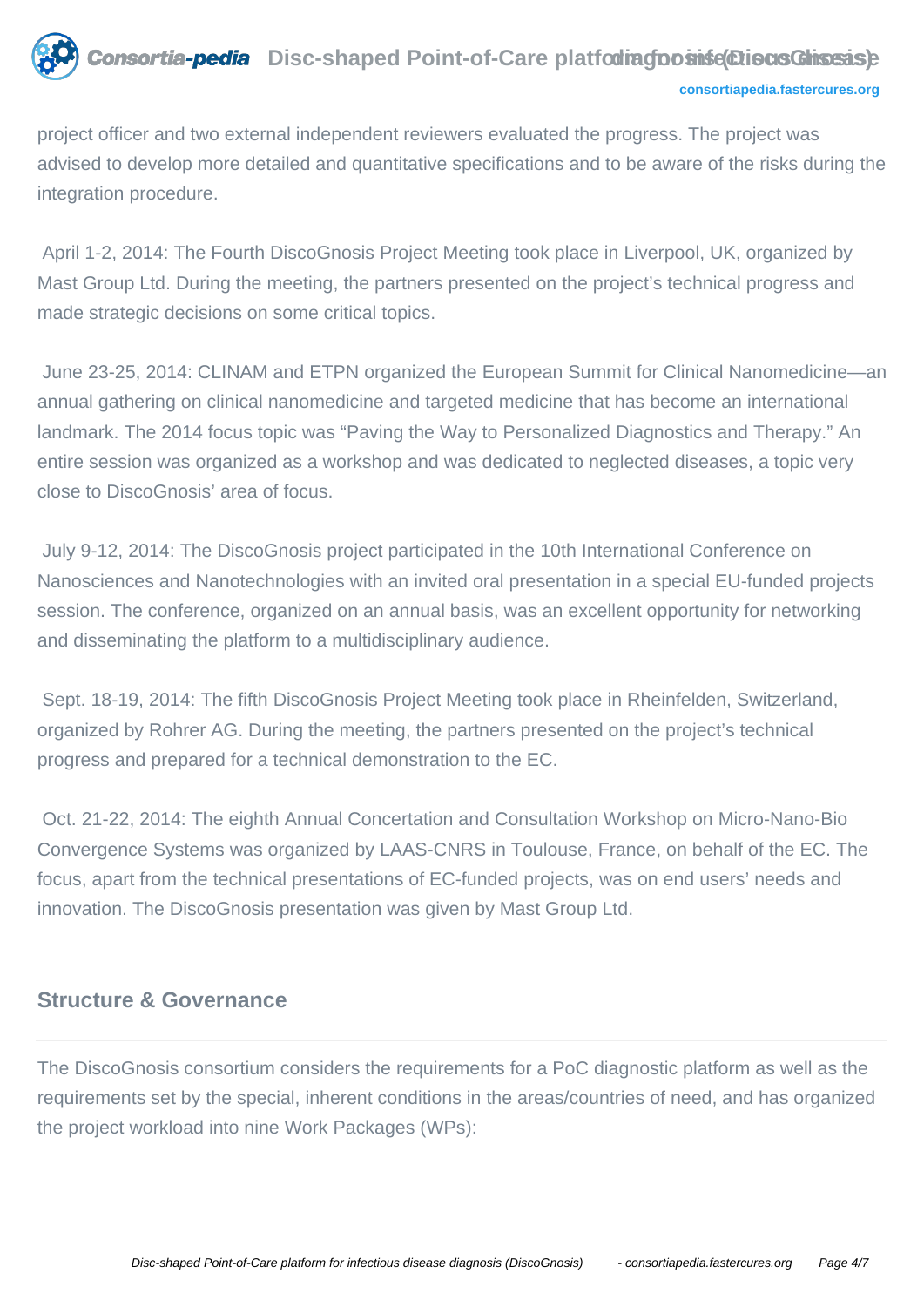

**[consortiapedia.fastercures.org](http://consortiapedia.fastercures.org/)**

- 1. Project management
- 2. System specifications and quality control
- 3. Multiplexed detection
- 4. DNA assay development
- 5. Protein assay development
- 6. Microfluidic platform, components, and system integration
- 7. Disposable production technology
- 8. Clinical Validation and data management
- 9. Dissemination and Exploitation

# **Financing**

The total budget is €3.8 million. The EC contribution is €2.9 million. The project is supported by the EC through the Seventh Framework Programme on Research and Technological Development within the Objective FP7 ICT-2011.3.2 and under grant agreement no. 318408.

# **Links/Social Media Feed**

Homepage <http://www.discognosis.eu/>

# **Points of Contact**

Project Coordinator Konstantinos Mitsakakis phone: +49 761 203 73252 email: [Konstantinos.mitsakakis@imtek.uni-freiburg.de](mailto:melanie.baumann@imtek.uni-freiburg.de)

 Administrative Contact Melanie Baumann phone: +49 761 203 73211 email: [melanie.baumann@imtek.uni-freiburg.de](mailto:melanie.baumann@imtek.uni-freiburg.de)

 PR and Marketing Contact Katrin Grötzinger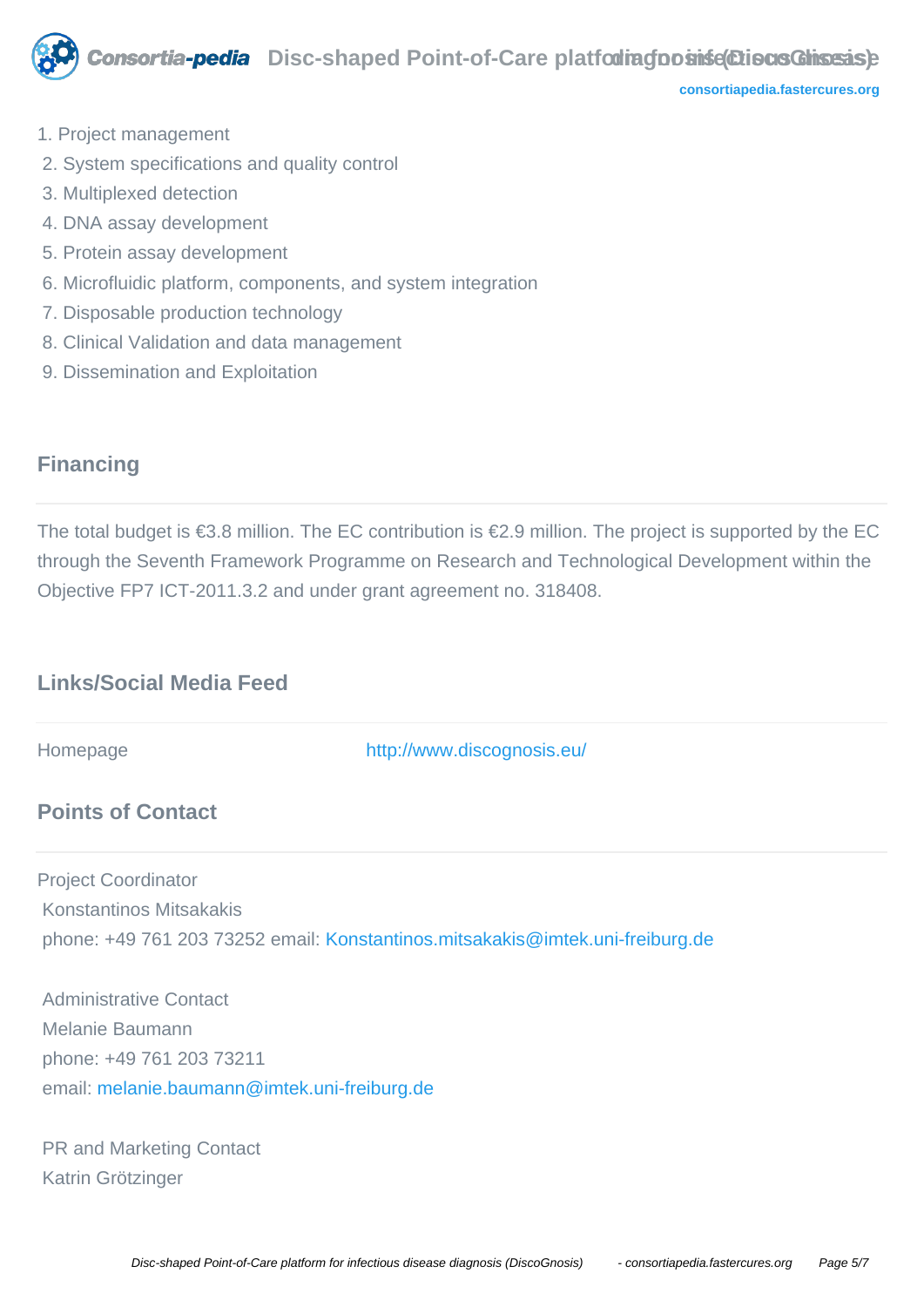

**[consortiapedia.fastercures.org](http://consortiapedia.fastercures.org/)**

 phone: +49 761 203 73242 email: [katrin.groetzinger@imtek.uni-freiburg.de](mailto:katrin.groetzinger@imtek.uni-freiburg.de)

Postal Address: University of Freiburg Department of Microsystems Engineering (IMTEK) Laboratory for MEMS Applications Georges-Koehler-Allee 103 79110 Freiburg Germany

 Project Officer Javier Bonal phone: +32 229 88 144 email: [Francisco.BONAL-VILLANOVA@ec.europa.eu](mailto:Francisco.BONAL-VILLANOVA@ec.europa.eu)

 Postal Address: European Commission, Directorate-General for Communications Networks, Content & Technology Components BU31 00/34 B-1049 Brussels Belgium

# **Sponsors & Partners**

Albert-Ludwigs-University Freiburg (ALU-FR), Department of Microsystems Engineering (IMTEK) European Foundation for Clinical Nanomedicine (CLINAM) Magnamedics Diagnostics BV (MMD) Mast Group Ltd. (MAST) Rohrer AG University Hospital Basel (UHBS)